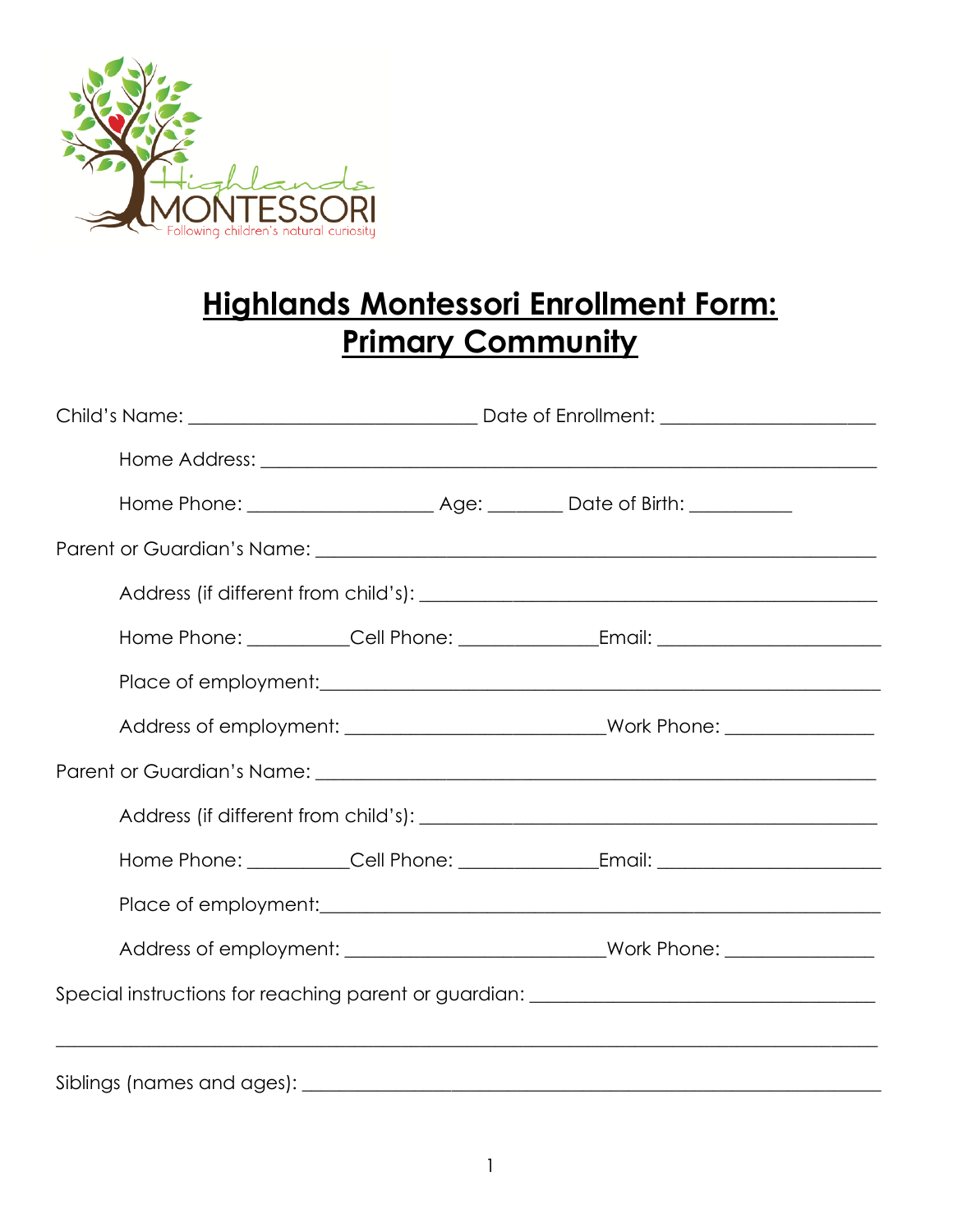### **EMERGENCY CONTACTS**

|  |             | Address: Andreas Address: Address: Address: Address: Address: Address: Address: Address: Address: Address: Address: Address: Address: Address: Address: Address: Address: Address: Address: Address: Address: Address: Address      |
|--|-------------|-------------------------------------------------------------------------------------------------------------------------------------------------------------------------------------------------------------------------------------|
|  |             |                                                                                                                                                                                                                                     |
|  |             |                                                                                                                                                                                                                                     |
|  |             |                                                                                                                                                                                                                                     |
|  |             |                                                                                                                                                                                                                                     |
|  |             |                                                                                                                                                                                                                                     |
|  |             | Address: <u>Address:</u> Address: Address: Address: Address: Address: Address: Address: Address: Address: Address: Address: Address: Address: Address: Address: Address: Address: Address: Address: Address: Address: Address: Addr |
|  |             |                                                                                                                                                                                                                                     |
|  |             | CHILD PICK UP INFORMATION<br>Persons authorized to pick up your child<br>(Must show photo ID)                                                                                                                                       |
|  |             |                                                                                                                                                                                                                                     |
|  |             |                                                                                                                                                                                                                                     |
|  |             |                                                                                                                                                                                                                                     |
|  | Home Phone: | Work Phone:                                                                                                                                                                                                                         |
|  |             |                                                                                                                                                                                                                                     |
|  |             |                                                                                                                                                                                                                                     |
|  |             |                                                                                                                                                                                                                                     |
|  |             |                                                                                                                                                                                                                                     |

### **HIGHLANDS MONTESSORI PERMISSION FORMS**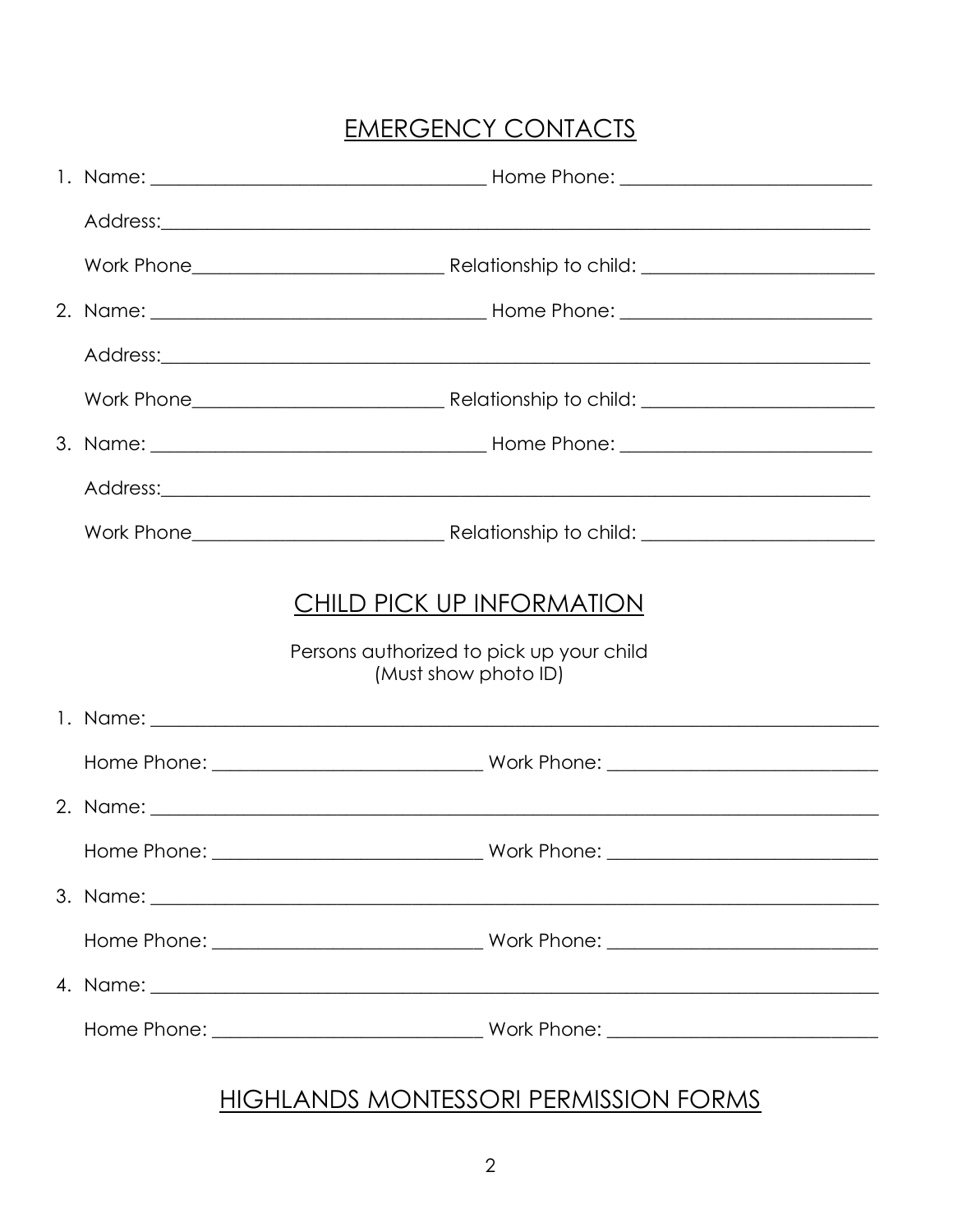#### **PERMISSION TO ATTEND EXCURSIONS**

I give permission for my child to attend excursions with his or her class. I will be notified ahead of time of any excursion and will sign a permission slip each time.

☐Yes ☐No Parent/Guardian Signature:\_\_\_\_\_\_\_\_\_\_\_\_\_\_\_\_\_\_\_\_\_\_\_\_ Date:\_\_\_\_\_\_\_\_

#### **MEDIA RELEASE PERMISSION**

I give permission for Highlands Montessori to take photos or videos of my child. I understand that these photos might be used for marketing for the school, including but not limited to use on school brochures, press releases, or the school's website.

☐Yes ☐No Parent/Guardian Signature:\_\_\_\_\_\_\_\_\_\_\_\_\_\_\_\_\_\_\_\_\_\_\_\_ Date:\_\_\_\_\_\_\_\_

#### **GLASS AND SMALL OBJECT WAIVER**

I understand that, as a Montessori school, Highlands Montessori classrooms are equipped with glass and small objects. These objects may present a laceration or choking risk. I am aware that the adults are carefully trained in the safe use of these items and monitor the children closely. The children are also trained to handle these items with care. I give permission for my child to use these items.

☐Yes ☐No Parent/Guardian Signature:\_\_\_\_\_\_\_\_\_\_\_\_\_\_\_\_\_\_\_\_\_\_\_\_ Date:\_\_\_\_\_\_\_\_

#### **SUNSCREEN PERMISSION**

Highlands Montessori provides Rocky Mountain Sunsreen SPF 50. This sunscreen is hypoallergenic, frangrance free, and water resistant. If children need or prefer a special brand, parents are welcome to provide their own.

☐ *I give permission for Highlands Montessori staff to apply Rocky Mountain Sunsreen to my child.*

☐ *I do not want Highlands Montessori staff to apply sunscreen to my child. I will apply sunscreen at home before sending my child to school.*

☐ *I will provide my own brand of sunscreen, labeled with my child's name, to be applied at school.*

Parent/Guardian Signature:\_\_\_\_\_\_\_\_\_\_\_\_\_\_\_\_\_\_\_\_\_\_\_\_\_\_\_\_\_\_\_\_\_\_\_\_\_\_\_\_ Date:\_\_\_\_\_\_\_\_

#### **POLICIES AND PROCEDURES**

I have read and understand the policies and procedures set forth by Highlands Montessori in the Parent Handbook. I agree to adhere to all policies and regulations set forth by Highlands Montessori and the Department of Human Services.

☐Yes ☐No Parent/Guardian Signature:\_\_\_\_\_\_\_\_\_\_\_\_\_\_\_\_\_\_\_\_\_\_\_\_ Date:\_\_\_\_\_\_\_\_

### TUITION AGREEMENT: PRIMARY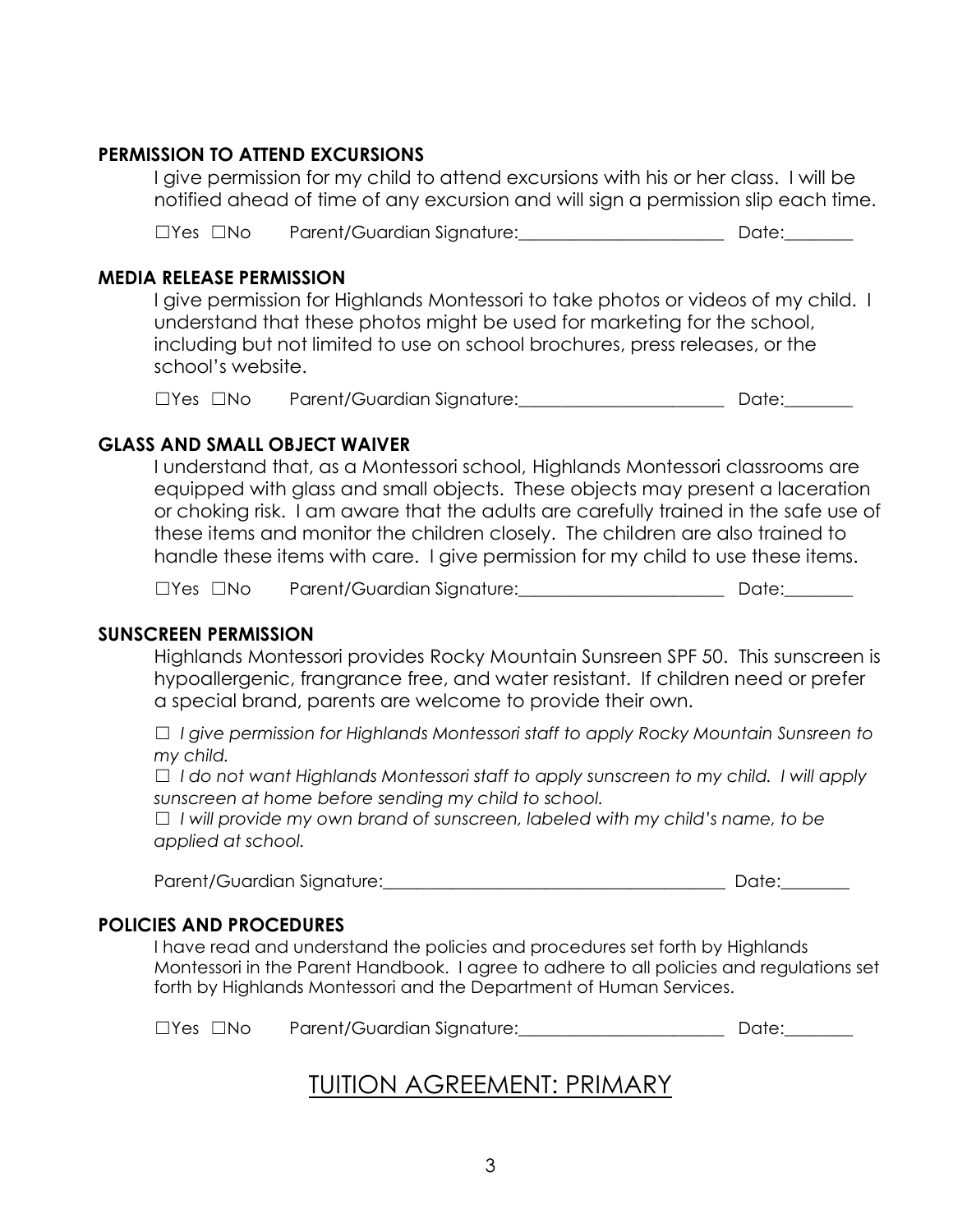2020 Enrollment Rates:

Upon acceptance into the program, parents must pay a nonrefundable application fee of \$100. Receipt of this deposit along with a signed enrollment form reserves your child's space at Highlands Montessori. In the event that the child thereafter does not enroll or attends less than the full contracted program year for any reason, including, but not limited to, voluntary or involuntary withdrawal, the application fee is not refundable, transferable or pro-ratable.

Tuition is due on the first day of each month in which the child is enrolled. Standard monthly tuition is due for all months enrolled regardless of school closures or holidays. Parents are not billed for tuition. It is the responsibility of each family to submit tuition payments on time. Any late payments will accrue a \$25 late fee per week late, as will any checks returned for insufficient funds.

Tuition rates are subject to annual change.

Before and After Care are prorated for part time.

I have read, understood, and agreed to the above tuition policies.

Student Name:\_\_\_\_\_\_\_\_\_\_\_\_\_\_\_\_\_\_\_\_\_\_\_\_\_\_\_\_\_\_\_\_\_\_\_\_\_\_\_\_\_\_\_

Parent/Guardian Signature: \_\_\_\_\_\_\_\_\_\_\_\_\_\_\_\_\_\_\_\_\_\_\_\_\_\_\_\_\_\_\_\_\_\_\_\_ Date:\_\_\_\_\_\_\_\_\_\_\_\_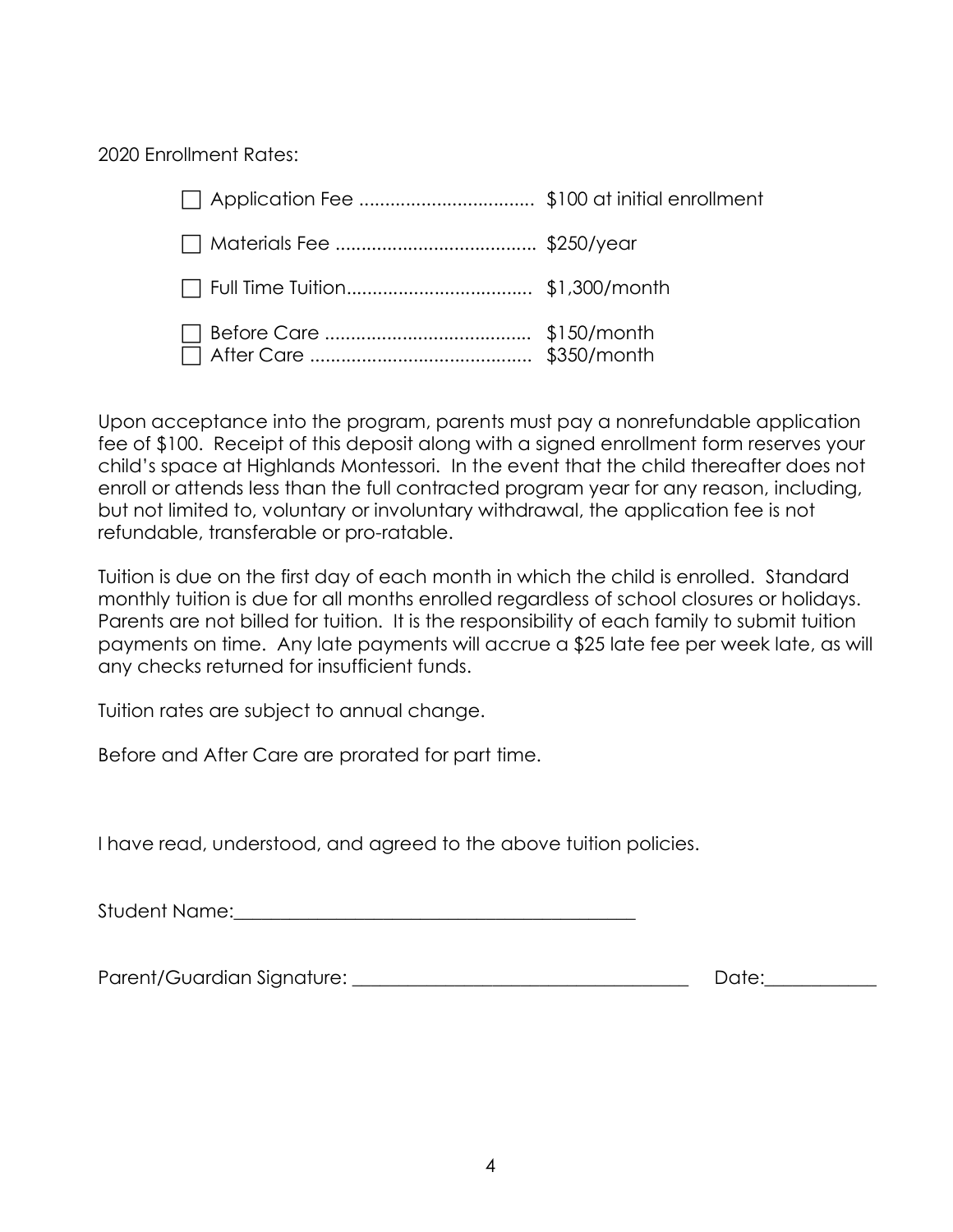## MEDICAL INFORMATION

Name, address and phone number of child's doctor: \_\_\_\_\_\_\_\_\_\_\_\_\_\_\_\_\_\_\_\_\_\_\_\_\_\_\_\_\_\_

| Hospital of Preference (check one):                                                                                                                                  | The Children's Hospital<br>13123 East 16th Avenue<br>Aurora, CO 80045<br>(720) 777-1234                                                                                                 |  |  |  |
|----------------------------------------------------------------------------------------------------------------------------------------------------------------------|-----------------------------------------------------------------------------------------------------------------------------------------------------------------------------------------|--|--|--|
|                                                                                                                                                                      | Denver Health Medical Center<br>777 Bannock Street<br>Denver, CO 80204<br>$(303)$ 436-6000                                                                                              |  |  |  |
|                                                                                                                                                                      | Exempla Saint Joseph's<br>1835 Franklin Street<br>Denver, CO 80218<br>$(303) 837 - 7111$                                                                                                |  |  |  |
|                                                                                                                                                                      |                                                                                                                                                                                         |  |  |  |
|                                                                                                                                                                      | <u> 1999 - Jan James James James James James James James James James James James James James James James James J</u>                                                                    |  |  |  |
|                                                                                                                                                                      |                                                                                                                                                                                         |  |  |  |
| Does your child have a health care plan? $\Box$ Yes<br>care and the appropriate paperwork must be on file.<br>Is your child fully immunized? $\Box$ Yes<br>$\Box$ No | ⊿No<br>If yes, the health care plan must be provided on or before the first day the child is in<br>Completed immunization records must be provided on or before the first day the child |  |  |  |
| is in care.                                                                                                                                                          |                                                                                                                                                                                         |  |  |  |
| Food Allergies:<br><b>HEALTH HISTORY</b>                                                                                                                             | <b>ALLERGIES</b>                                                                                                                                                                        |  |  |  |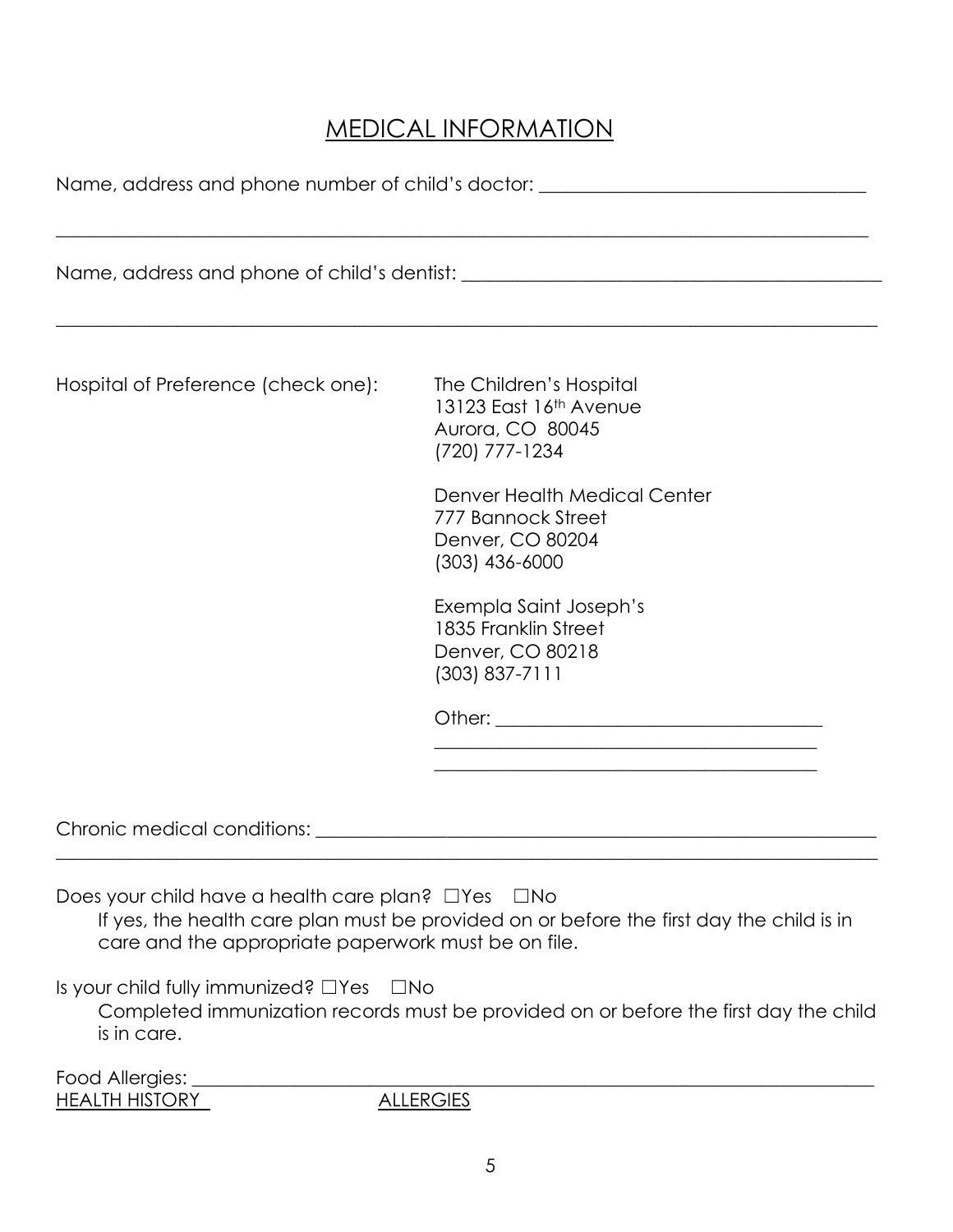| (Chronic or recurring)<br>$\Box$ Ear Infections<br>$\Box$ Diabetes<br>$\Box$ Heart disease/defect<br>$\Box$ Convulsion/seizures<br>$\Box$ Asthma<br>$\Box$ Nosebleeds<br>$\Box$ Measles<br>$\Box$ Mumps<br>$\Box$ Chicken Pox<br>$\Box$ Flu or Flu shot<br>$\Box$ Other ___________________ | (Nature of Reaction)<br>$\Box$ Hay Fever<br>$\Box$ Plant Poisoning<br>$\Box$ Insect stings<br>$\Box$ Penicillin<br>$\Box$ Other drugs<br>$\Box$ Animals<br>$\Box$ Food<br>$\Box$ Other _________________                                                                                 |  |  |  |
|---------------------------------------------------------------------------------------------------------------------------------------------------------------------------------------------------------------------------------------------------------------------------------------------|------------------------------------------------------------------------------------------------------------------------------------------------------------------------------------------------------------------------------------------------------------------------------------------|--|--|--|
|                                                                                                                                                                                                                                                                                             |                                                                                                                                                                                                                                                                                          |  |  |  |
| Is your child on any medications? $\Box$ Yes $\Box$ No                                                                                                                                                                                                                                      |                                                                                                                                                                                                                                                                                          |  |  |  |
|                                                                                                                                                                                                                                                                                             |                                                                                                                                                                                                                                                                                          |  |  |  |
|                                                                                                                                                                                                                                                                                             | Physical limitations: ___________________________________Dietary limitations: _______________________________                                                                                                                                                                            |  |  |  |
|                                                                                                                                                                                                                                                                                             |                                                                                                                                                                                                                                                                                          |  |  |  |
| Is there anything else we should know about your child's health (special needs, limitations,<br>premature birth, family history)? $\Box$ Yes $\Box$ No                                                                                                                                      |                                                                                                                                                                                                                                                                                          |  |  |  |
|                                                                                                                                                                                                                                                                                             |                                                                                                                                                                                                                                                                                          |  |  |  |
|                                                                                                                                                                                                                                                                                             | Authorization for Emergency Medical Care                                                                                                                                                                                                                                                 |  |  |  |
|                                                                                                                                                                                                                                                                                             | I hereby give my permission to Highlands Montessori to call a doctor or emergency medical<br>service and for the doctor, hospital or medical service to provide emergency medical or<br>surgical care for my child, the manufacturer and the manufacturer and the surface                |  |  |  |
|                                                                                                                                                                                                                                                                                             | It is understood that the child care provider will make a conscientious effort to locate the<br>parent/guardians and emergency contacts listed on the registration document before any<br>action will be taken. If it is not possible to locate emergency contacts listed treatment will |  |  |  |

Parent/Guardian signatures:

surgical treatment.

 $\textcolor{red}{\text{Date}}$   $\textcolor{red}{\text{Date}}$ 

not be delayed. I/we will accept the expense of emergency transportation, medical or